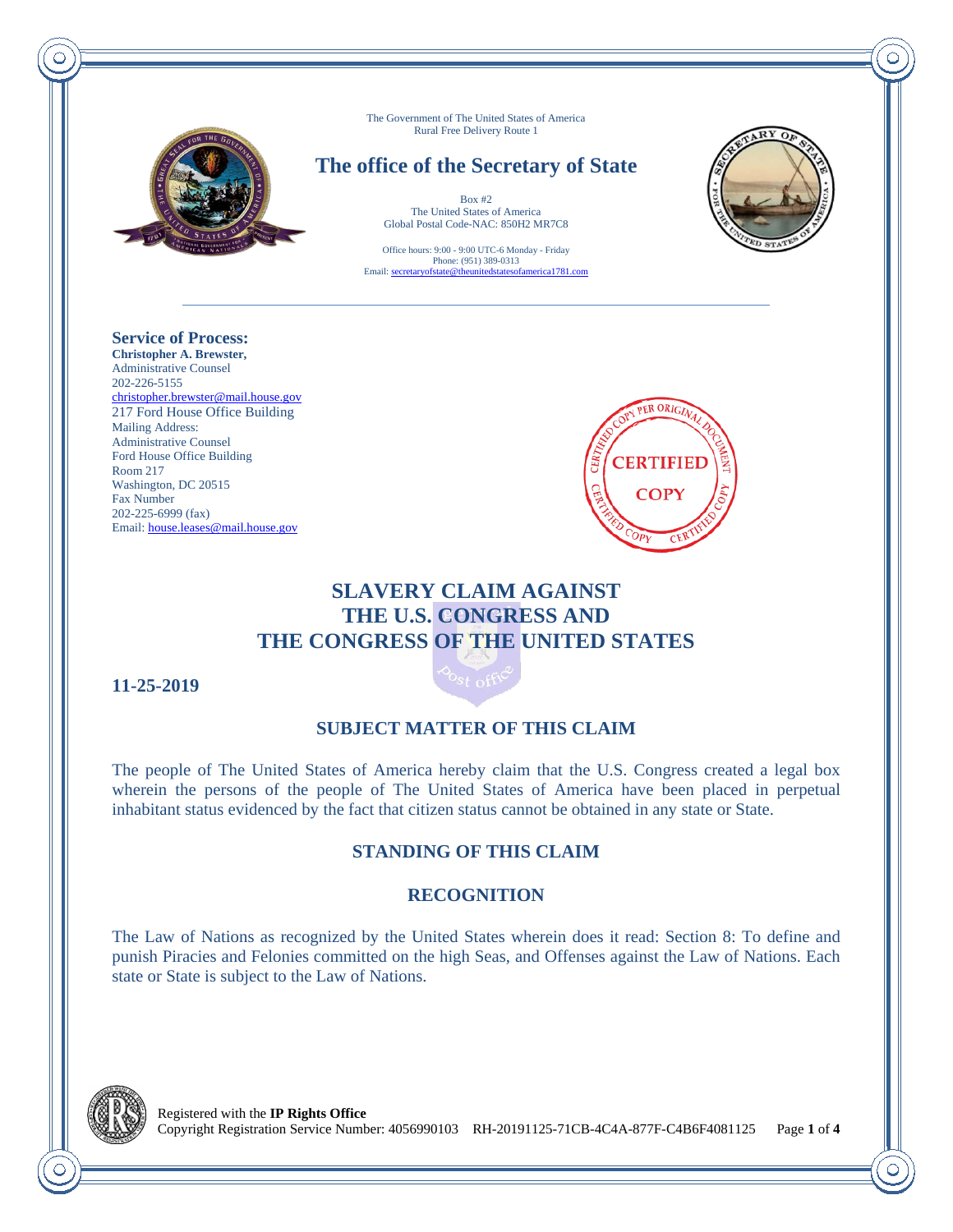## **Quote: Law of Nations- chapter XIX** *Of our Native Country, and several Things that relate to it.*

The whole of the countries possessed by a nation and subject to its laws, forms, as we have already said, its territory, and is the common country of all the individuals of the nation. We have been obliged to anticipate the definition of the term, *native country* (§122), because our subject led us to treat of the love of our country,—a virtue so excellent and so necessary in a state. Supposing then this definition already known, it remains that we should explain several things that have a relation to this subject, and answer the questions that naturally arise from it. The citizens are the members of the civil society: bound to this society by certain duties, and subject to its authority, they equally participate in its advantages. The natives, or natural-born citizens, are those born in the country, of parents who are citizens. As the society cannot exist and perpetuate itself otherwise than by the children of the citizens, those children naturally follow the condition of their fathers, and succeed to all their rights. The society is supposed to desire this, in consequence of what it owes to its own preservation; and it is presumed, as matter of course, that each citizen, on entering into society, reserves to his children the right of becoming members of it. The country of the fathers is therefore that of the children; and these become true citizens merely by their tacit consent. We shall soon see, whether, on their coming to the years of discretion, they may renounce their right, and what they owe to the society in which they were born. I say, that, in order to be of the country, it is necessary that a person be born of a father who is a citizen; for if he is born there of a foreigner, it will be only the place of his birth, and not his country.

#### **§213.** Inhabitants.

The inhabitants, as distinguished from citizens, are foreigners, who are permitted to settle and stay in the country. Bound to the society by their residence, they are subject to the laws of the state, while they reside in it; and they are obliged to defend it, because it grants them protection, though they do not participate in all the rights of citizens. They enjoy only the advantages which the law or custom gives them. The *perpetual inhabitants* are those who have received the right of perpetual residence. These are a kind of citizens of an inferior order, and are united to the society, without participating in all its advantages. Their children follow the condition of their fathers; and as the state has given to these the right of perpetual residence, their right passes to their posterity. End quote

#### **NARRATIVE**

The world can see that this part of the Law of Nations deals with the terms that the U.S. congress uses every day to identify those that are born within the States of the Union. There is a distinction between a citizen and a resident wherein both cannot exist at the same time. The only status offered at this point in time is a resident of a state or State and there is no such thing as a U.S. citizen certificate to prove anyone is a U.S. citizen, so anyone can only assume that there is no such status as a U.S. citizen because there was no social compact that created it.

An inhabitant is a foreigner and perpetually remains a resident of any state or State. Therefore nothing more than stateless, a term used to describe a slave. Nothing more than property that is in need of permission to travel or go to the store.

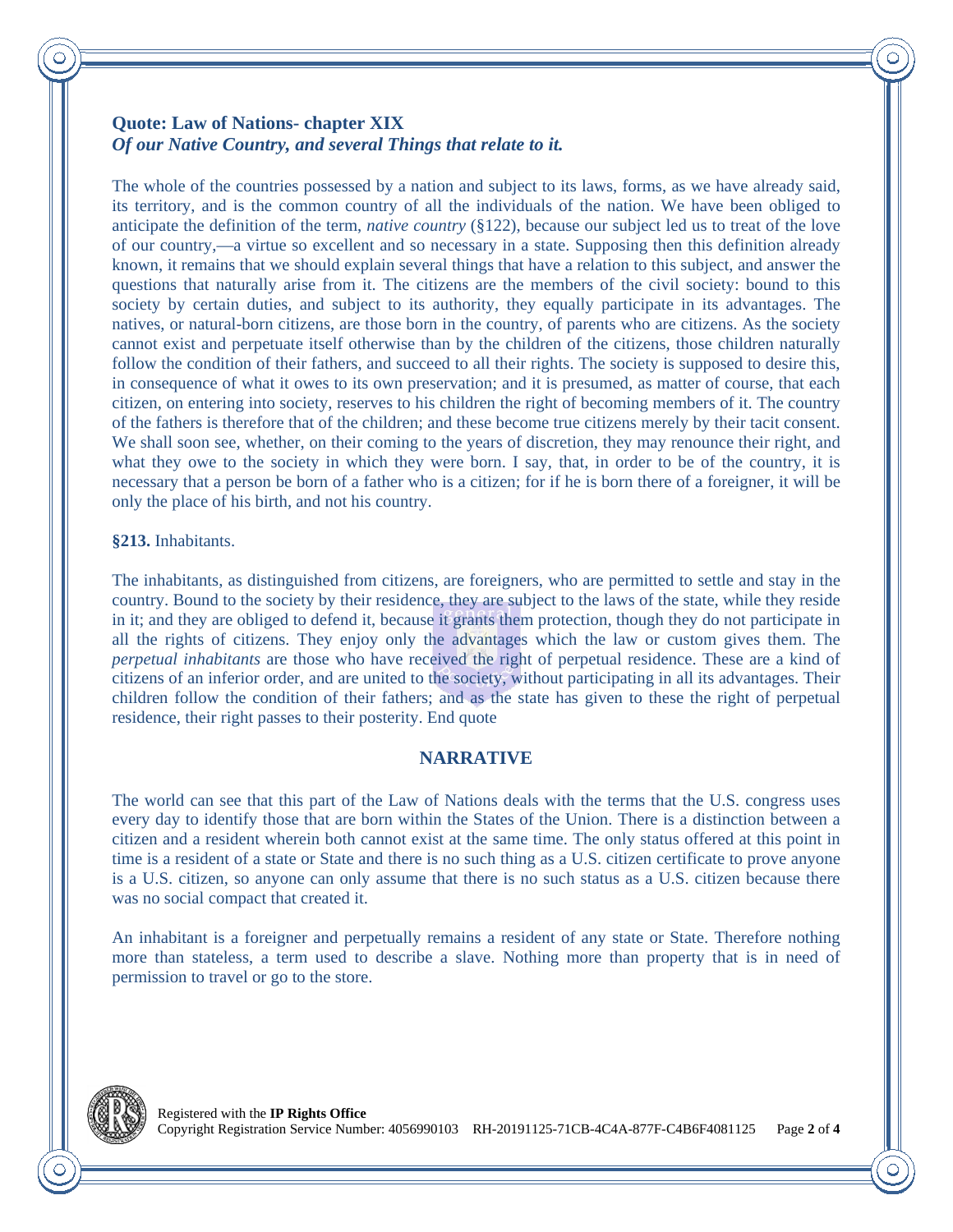## **PROPERTY OWNERSHIP**

Property ownership is non-existent within the U.S. congress because all property is owned by the Northern trust corporation operated by lawyers so the slaves have no right to own property.

## **Government of The United States of America**

A number of human beings assembled and signed a social compact and formed a working Government to solve the aforementioned problems caused by the indifference of the U.S. congress. The Government of The United States of America is bombarded with petty little claims by lawyers over and over thereby sending out the Bar Associations private police force for no other reason but to annoy. Judges remain incompetent because none of them have read the Law of Nations. All attempt to fill their own pockets on a daily basis wherein an honest judge is very rare and has not yet been found within the U.S. congress.

#### **NON-FUNCTIONING**

The U.S. congress never functioned as any form of a republic and this Government fully expects that this claim will go unanswered because it is a claim from property in its eyes and not human beings. The U.S. congress lives lavishly off of its slaves and sends its slaves to die in wars every day. It creates new killing machines on a monthly basis all paid from the labor of its slaves. The practice of communist ideology of the U.S. congress is self-evident. The U.S. congress finds ways every day to take more and more privileges away from what it sees as its property.

# I**NTERNATIONAL CLAIM AGAINST THE U.S. CONGRESS**

The people of The United States of America hereby lodge this claim into the International Record against the U.S. congress for the crime of slavery in all of its forms.

The office of the Secretary of State for The United States of America,

Shows Stank Gouday